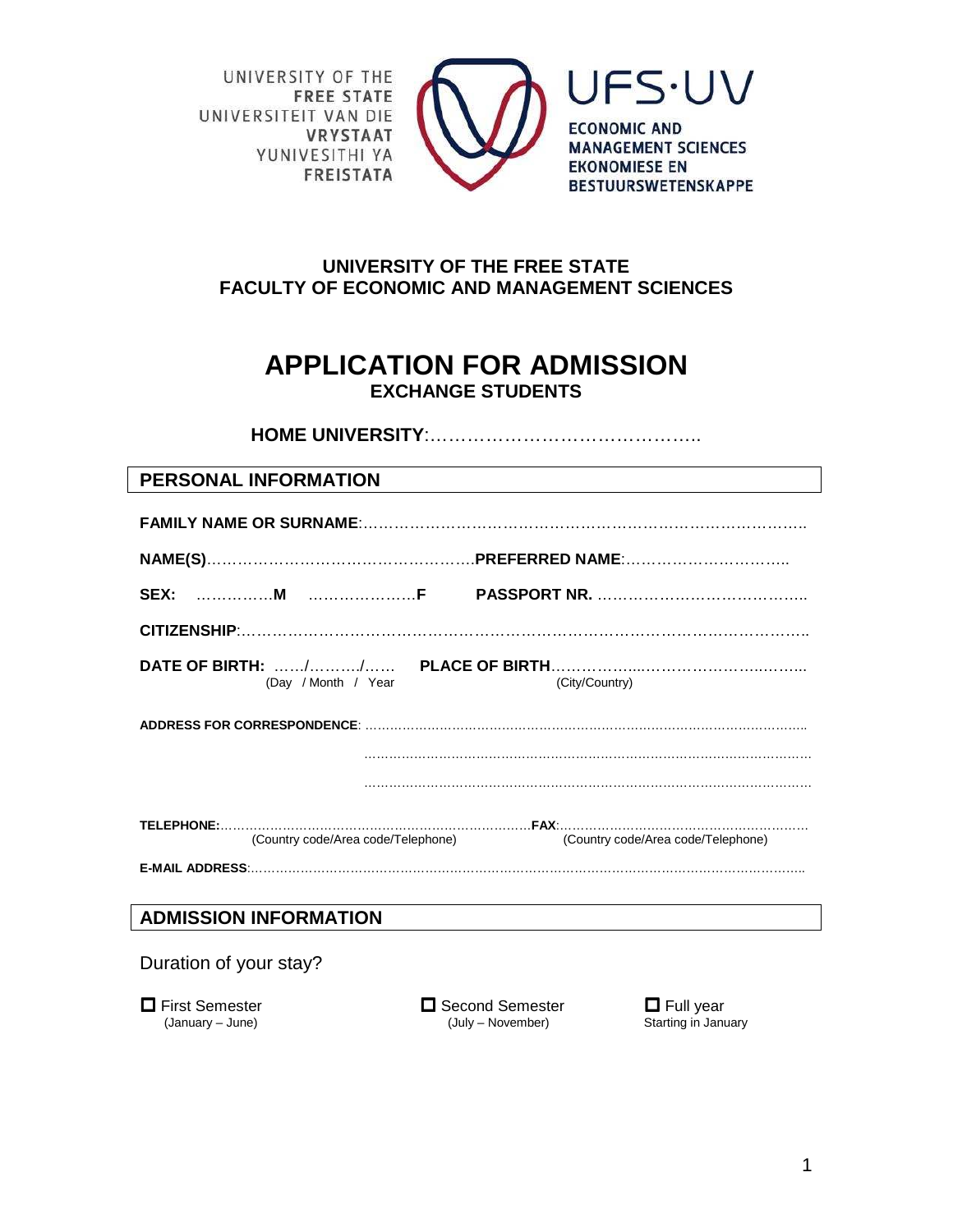Courses for which you are applying:

|                            | First-year level | Second-year level | Third-year level | Post-graduate |
|----------------------------|------------------|-------------------|------------------|---------------|
| Economics                  |                  |                   |                  |               |
| Accounting                 |                  |                   |                  |               |
| <b>Business Management</b> |                  |                   |                  |               |
| <b>Public Management</b>   |                  |                   |                  |               |
| <b>Statistics</b>          |                  |                   |                  |               |
| <b>Mathematics</b>         |                  |                   |                  |               |
| Industrial Psychology      |                  |                   |                  |               |

## **ENGLISH PROFICIENCY**

Will you be able to use English as medium of instruction :........................................

#### **ACCOMMODATION**

Would you prefer accommodation to be:

In a student residence on campus?  **Yes**

In a student house near the campus?  **Yes**

Any other remarks regarding accommodation: ……………………………………………………………………….

#### **OTHER**

Please, tell us of any special circumstances we need to know about( eg. Physical handicaps etc.)

……………………………………………………………………………………………… ………………………………………………………………………………………………

### **DECLARATION**

I am aware of living and travelling costs associated with studying at the University of the Free State and I am able to meet all these expenses. I certify that the information that I have provided on this application and on all other admission application materials is complete, accurate and true to the best of my knowledge. I understand that the misinterpretation of any information may result in cancellation of the application or registration.

| (Dav / Month/ | Year) |
|---------------|-------|